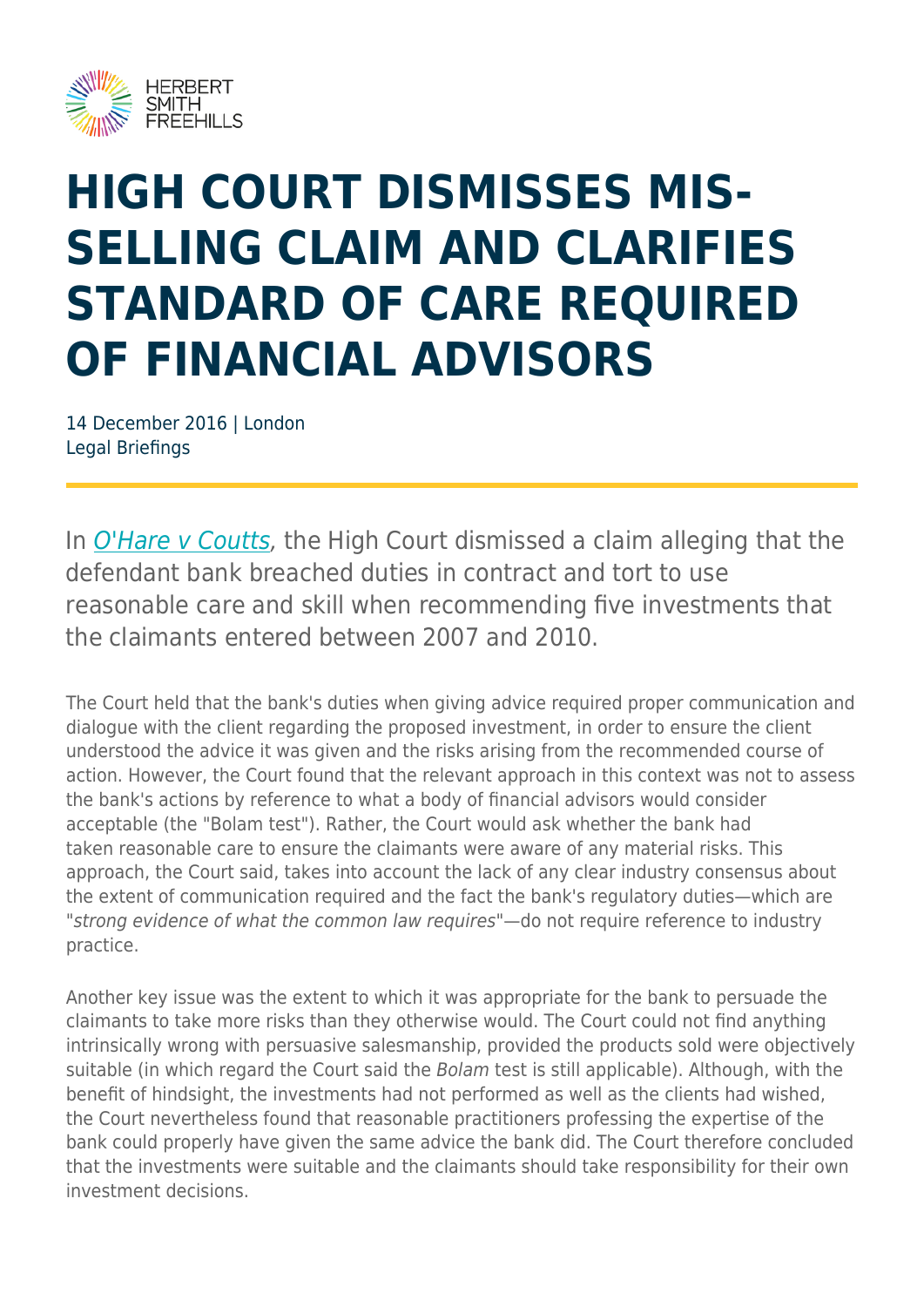The case is also interesting for the following reasons:

The bank did not call a pivotal witness, the claimant's former relationship manager, but relied on his contemporaneous notes. The Court admitted the notes as hearsay evidence and declined to draw any adverse inferences in respect of the weight to be given to them because there was no procedural failure on the bank's part. Nevertheless, the Court was not always prepared to favour the relationship manager's written notes over the claimants' oral evidence.

The Court said that if the claims in contract and tort had succeeded, the claimants' damages would be limited by the more restrictive test of remoteness under contract law.

The Court found that the bank's promise to apply discounts in favour of the claimants as a "gesture of goodwill" in settlement of a separate dispute constituted a binding legal settlement.

We discuss the decision in more detail below.

#### **BACKGROUND**

Mr and Mrs O'Hare (**the Claimants**), whose joint net worth was in excess of £25 million, began their relationship with the bank in 2001. Their relationship manager from 2001 to 2008 was a Mr Kevin Shone, after which a Mr Ray Eugeni took over.

Although Mr O'Hare was an astute businessman, the Court did not accept that he was necessarily an experienced investor. The Court found that he was willing to accept some—but not too much—risk, provided he was properly informed about how much risk he was taking.

In 2007 and 2008, the Claimants invested over £8 million on the bank's advice in three products from the bank's new line of "Novus" funds (**the Novus Investments**). The bank classified these as "wealth generation products" (its most risky investment category). The result was a significant shift in the Claimants' portfolio towards higher risk investment, concentrated in three untested hedge fund products. The Claimants alleged that the Novus Investments were unsuitable because the bank downplayed the substantial increase in risk, there was no capital protection, and the investments caused the Claimants to expose an unjustifiably high proportion of their wealth to loss.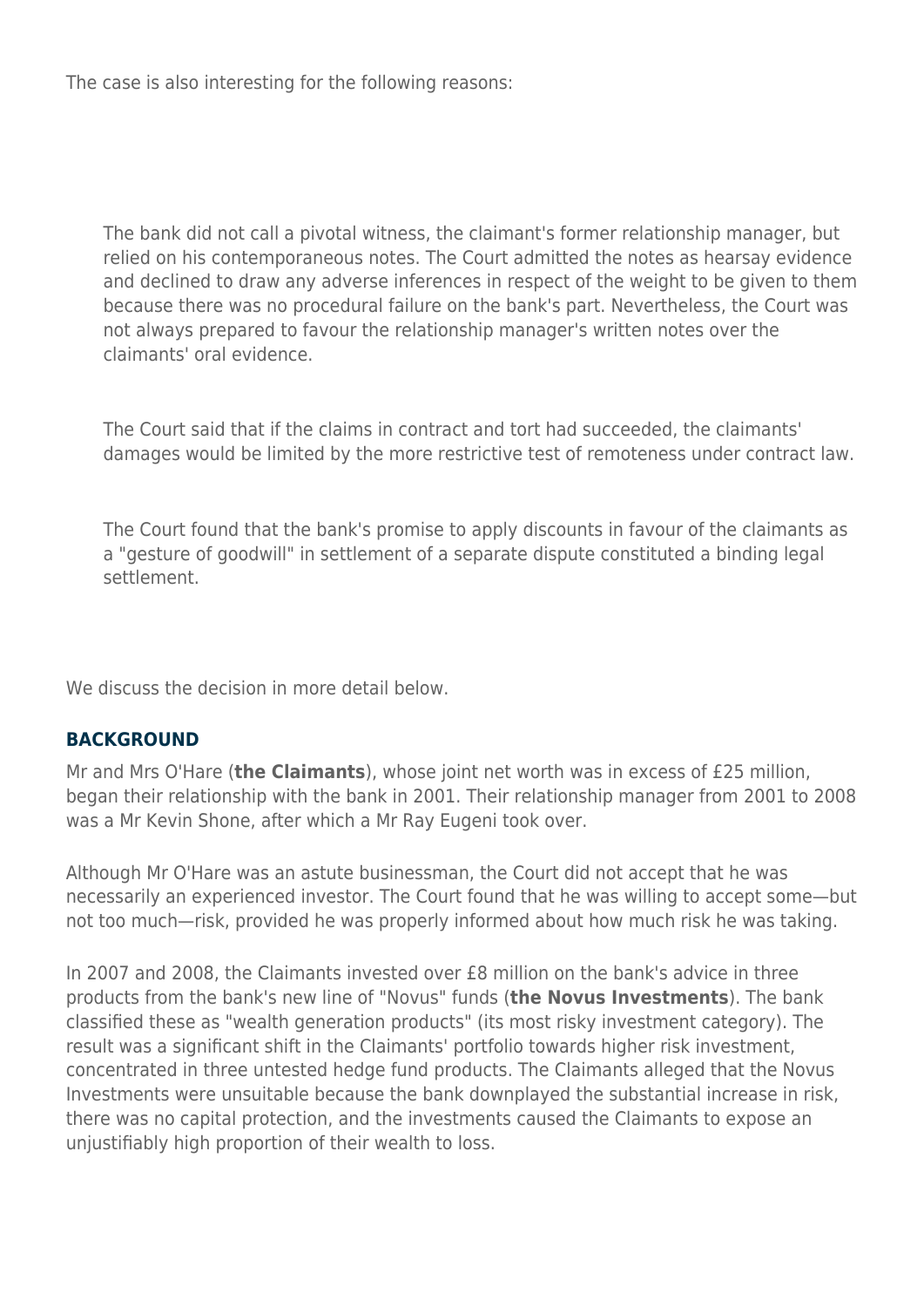In 2010, the Claimants invested a further £10 million in two additional products that the bank recommended: RBS International funds called Autopilot and Navigator (**the RBSI Investments**). Unlike the Novus Investments, the RBSI Investments were classified by the bank as "wealth preservation products" (the bank's least risky investment category). However, the Claimants alleged the RBSI Investments were unsuitable because the bank should have advised against concentrating so much money in one institution and it should have recommended products other than those of it and its parent.

The market declined in value, following the 2008 financial crisis and the Claimants issued proceedings against the bank, alleging breach of contract and negligence on the part of the bank.

#### **1. SUITABILITY OF THE PRODUCTS: WHAT STANDARD OF CARE IS EXPECTED OF FINANCIAL ADVISORS?**

The bank undertook to advise the Claimants in their personal capacity, including working with them to understand their "circumstances, objectives and requirements" and to formulate "an investment strategy". The bank was obliged to give its advice in writing, at such times as it considered appropriate (or otherwise as agreed). Because the bank had undertaken advisory duties, the Court considered whether the products had been suitable for the Claimants (as opposed to just whether the bank has correctly described them).

Uncontroversially, the Court found that the bank owed identical duties in tort and contract to use reasonable skill and care when recommending investments, to the standard of a reasonably competent private banker.

#### Were the Claimants adequately informed?

The Court held that in the context of giving investment advice, there must be proper dialogue and communication between adviser and client. The bank submitted that this ought to be assessed in line with the traditional test from Bolam v Friern Barnett Hospital Management Committee [1957] 1 WLR 583: namely, by reference to whether a body of financial advisors would consider the extent of its communications acceptable. The Court noted that the Bolam test had recently been overturned in a medical context (so far as the duty to explain is concerned), in favour of a duty to take reasonable steps to ensure the relevant patient is aware of any material risks (see Montgomery y Lanarkshire Health Board [\[2015\] UKSC 11](http://www.bailii.org/uk/cases/UKSC/2015/11.html)). In Montgomery, the Supreme Court said that a risk is material if, in the circumstances, (1) a reasonable person in the patient's position would be likely to attach significance to it; or (2) the doctor is aware that the patient would be likely to attach significance to it.

In the context of duties to explain investment risks, the Court also preferred the Montgomery approach to Bolam, in particular because the expert evidence did not establish any industry consensus delimiting the proper role of a financial adviser in this regard. The Court supported its decision by reference to the regulatory regime, which is "strong evidence of what the common law requires". In particular, the Conduct of Business Sourcebook (**COBS**), which apply where a sale is advised, includes a duty to explain in similar terms to Montgomery and, unlike Bolam, does not require reference to the opinion of a responsible body within the profession.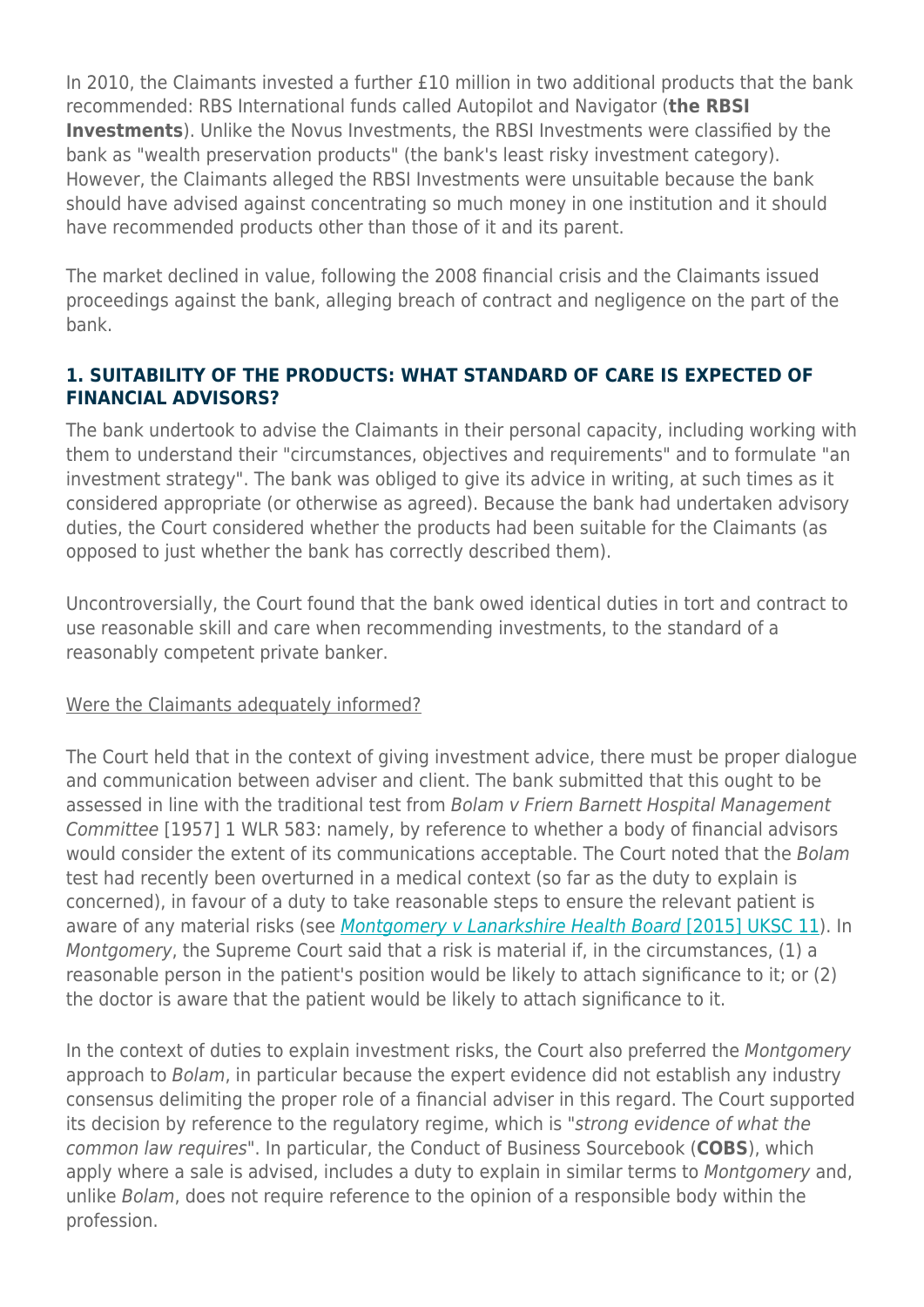The Court went on to say that "compliance [with the COBS] is ordinarily enough to comply with a common law duty to inform, forming part of the duty to exercise reasonable skill and care; while breach of them will ordinarily also amount to a breach of that common law duty." Accordingly, the Court observed that the content of the various COBS provisions relied on by the Claimants added nothing to the bank's common law and contractual duty to ascertain the client's requirements and to advise, including explaining and informing them, about suitable investments. In any event, the Court did not find that the bank had breached any COBS duties.

Applying the Montgomery approach first to the Novus Investments, the Court concluded that the bank's sales presentations had "left no room for any suggestion that Mr O'Hare did not fully understand the Novus products", including "an understanding of their higher risk classification as wealth generation products".

Similarly, in relation to the (later) RBSI Investments, the Court concluded that Mr O'Hare was "fully aware that the capital would be at risk if RBSI should become insolvent but was happy to run that risk because, he reasoned, RBS was effectively state owned." Likewise, the Court rejected the allegation that "insufficient information about the products (including costs and charges), and insufficient comparative information about alternatives, was provided".

#### Were the investments objectively suitable?

Given the Court's decision that the Claimants were properly informed, the case turned on whether the investments were objectively suitable for the Claimants (the case being one where it was not disputed that advice had been provided by the bank). In this context, the Court accepted that the Bolam test continued to apply, the relevant question being whether "reasonable practitioners professing the expertise of the defendants could properly have given advice in the terms they did".

The key issue was the extent to which it was acceptable for the bank to persuade clients to take more risk than they otherwise would (and conversely, when the bank would be required to step in and "save the clients from themselves"). Perhaps in a welcome recognition of commercial reality, the Court did not find anything intrinsically wrong with a financial advisor using persuasive techniques to induce a client to take risks (s)he would not take but for the adviser's powers of persuasion, provided the risks were not so high as to be foolhardy (avoiding the temptation to use hindsight), the client could afford to take the risks, and the client showed itself willing to take the risks. Critically, the Court said that the duty of care must reflect a balance between the client taking responsibility for investment decisions (even mistaken ones) and the principle that the advisor must sometimes save the client from him/herself.

In considering the (earlier, higher risk) Novus Investments, the Court explicitly applied the Bolam test, ultimately agreeing with the bank's expert witness that "competent practitioners at the time – avoiding hindsight - would not regard investment in the Novus products as foolhardy for persons in the position of the O'Hares, with their wealth and investment objectives".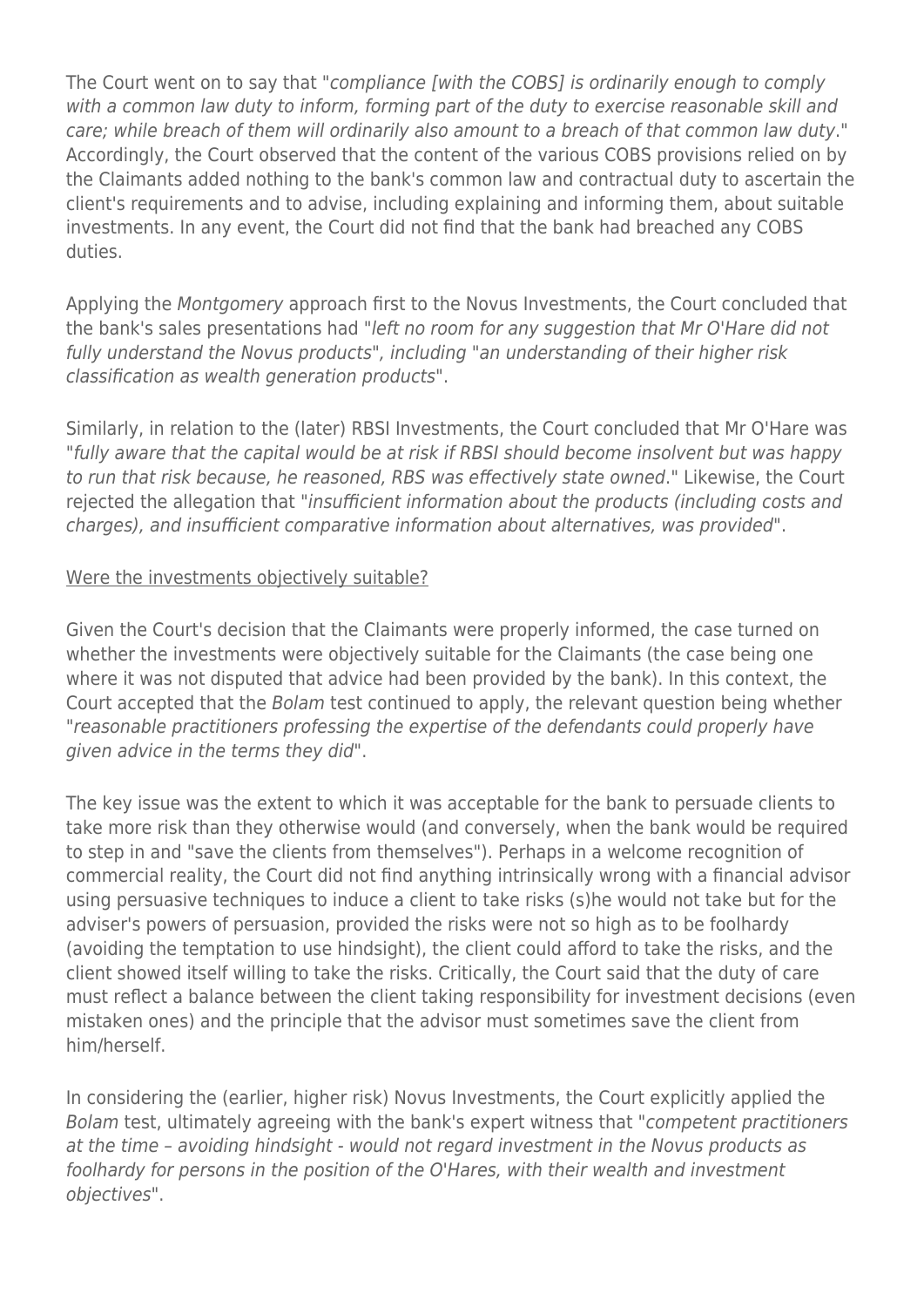In contrast, the Court did not explicitly invoke the Bolam test in its analysis of the RBSI Investments. This may be because the capital-protected RBSI Investments involved de-risking and consequently, there was less scope for the Claimants to suggest that the products were objectively unsuitable. In any case, Mr Eugeni, in his unchallenged evidence for the O'Hares, said that after the 2010 RBSI Investments, he considered the portfolio suitable and well balanced. As such, the Court's focus was on whether the O'Hares were properly informed about material risks relating to the RBSI Investments (in light of the fact such a large amount of money was being placed with a single banking institution).

On the evidence before it, the Court held that all of the investments in question were objectively suitable for the Claimants, who should therefore reasonably bear responsibility for their own mistaken investment decisions (even in light of the bank's salesmanship).

#### **2. THE ABSENT WITNESS: WILL COURTS DRAW ADVERSE INFERENCES IF KEY WITNESSES ARE NOT CALLED?**

A key factual issue relevant to suitability was the extent to which the Claimants were persuaded by their first relationship manager, Mr Shone to make higher risk investments than would be consistent with their unconditioned risk appetite.

Although he was a material witness, the bank did not call Mr Shone and instead chose to rely on his contemporaneous notes (which were referred to and implicitly adopted as true in the statements of two other Bank witnesses, both called orally). The bank explained that Mr Shone was a former employee and had indicated he was too busy to devote time to the proceedings.

The Court first accepted that the hearsay notes were admissible, by virtue of [section 1 of the](http://www.legislation.gov.uk/ukpga/1995/38/section/1) [Civil Evidence Act 1995](http://www.legislation.gov.uk/ukpga/1995/38/section/1), which abolished the rule against the admissibility of hearsay in civil proceedings. Moreover, because they formed part of the agreed bundle and the Claimants did not give a written notice of objection in respect of them, [paragraph 27.2 of Practice](https://www.justice.gov.uk/courts/procedure-rules/civil/rules/part32/pd_part32#27.1) [Direction 32](https://www.justice.gov.uk/courts/procedure-rules/civil/rules/part32/pd_part32#27.1) confirmed the notes would be admissible as evidence of their contents.

[Section 2\(4\)\(b\) of the](http://www.legislation.gov.uk/ukpga/1995/38/section/2) [Civil Evidence Act 1995](http://www.legislation.gov.uk/ukpga/1995/38/section/2) provides that a failure to comply with the relevant procedural rules may be taken into account as a matter adversely affecting the weight to be given to hearsay evidence. Here, the Court declined to draw an adverse inference in respect of Mr Shone's notes because it found that the Court had complied with its obligations under [CPR 32 and 33 \(](https://www.justice.gov.uk/courts/procedure-rules/civil/rules/part33#text1)given that the witnesses who referred to those notes gave oral evidence). It was open to the Claimants under [CPR 33.4](https://www.justice.gov.uk/courts/procedure-rules/civil/rules/part33#33.4) to call Mr Shone for crossexamination, but they did not.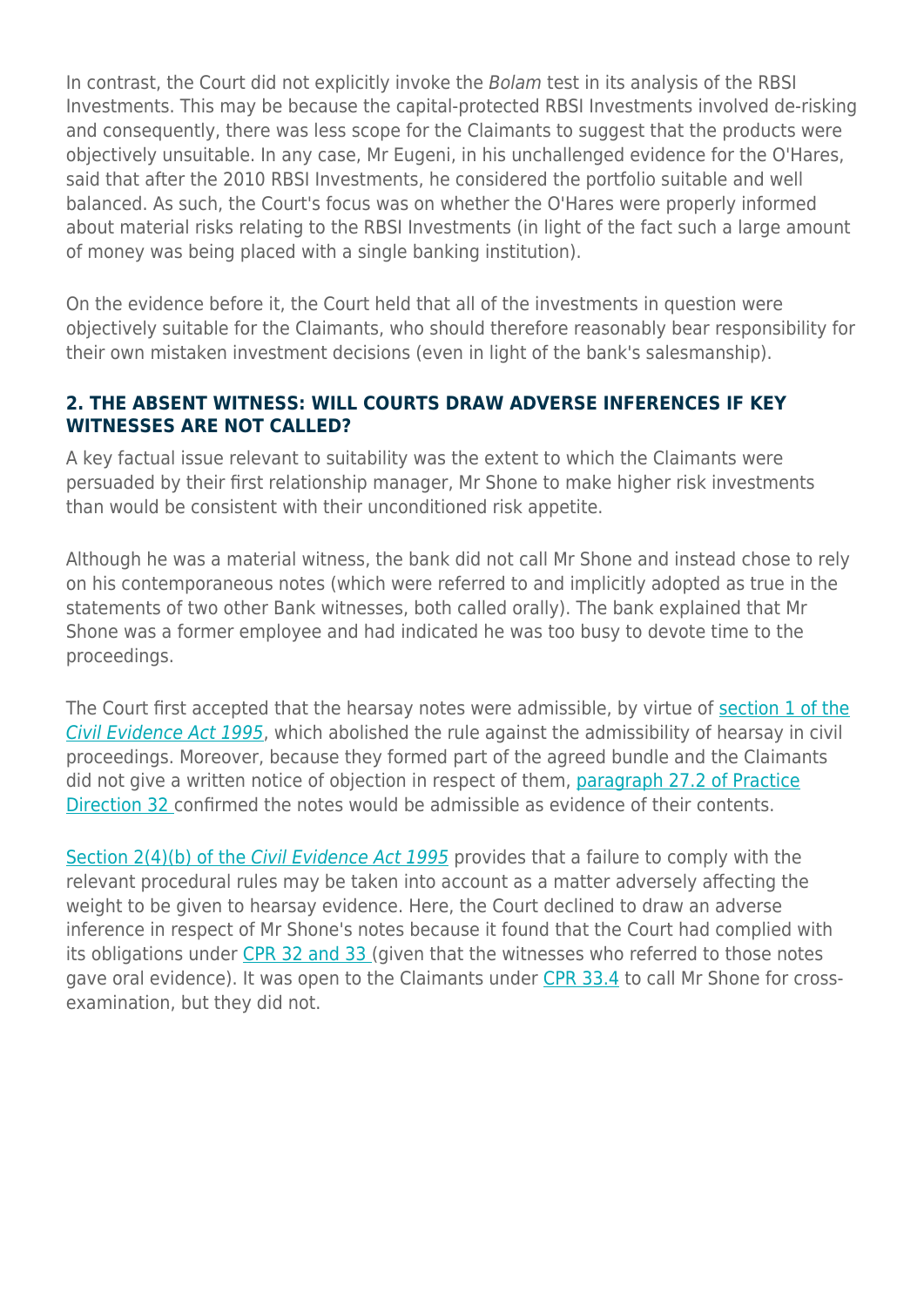In terms of the weight given to those notes, the bank relied on [Gestmin v. Credit Suisse](http://www.bailii.org/ew/cases/EWHC/Comm/2013/3560.html) [\[2013\] EWHC 3560 \(Comm\), i](http://www.bailii.org/ew/cases/EWHC/Comm/2013/3560.html)n which the High Court had held that the best approach for a judge to adopt in a commercial case is "to place little if any reliance at all on witnesses' recollections of what was said in meetings and conversations, and to base factual findings on inferences drawn from the documentary evidence and known or probable facts." Whilst the Court agreed that the approach in Gestmin is "very useful", it did not accept that the effect of Gestmin was to cause Mr Shone's notes to be admitted unchallenged (their accuracy having been disputed by the Claimants). Nor did it go so far as to mean Mr Shone's notes should always be preferred to the oral testimony of the Claimants. Indeed, the Court ultimately preferred Mr O'Hare's testimony that Mr Shone used persuasion on him over Mr Shone's notes, which repeatedly described the Claimants as "keen", without mentioning the exertion of persuasion or influence by the bank.

Although the tactical question of which witnesses to call will always be highly fact specific, this case illustrates the importance of complying with the procedural rules for adducing hearsay evidence in the absence of a witness (and considering whether to apply to cross examine an absent witness on whose hearsay evidence the other party relies).

#### **3. THE SETTLEMENT AGREEMENT: WHEN WILL "GESTURES OF GOODWILL" BE LEGALLY BINDING?**

In 2008 and 2009, the Claimants complained that the bank had not properly explained the risk profile of another product called "Orbita Capital Return", which had performed poorly. The bank had at that time rejected the Claimants' complaint explaining why it considered that the product had not been mis-sold. Nevertheless, recognising the value of the Claimants' business the bank agreed as a gesture of goodwill to apply a refund of \$250,000 by way of a reduction in fees over a period of time in consideration for the Claimants forbearing to sue. Although Mr O'Hare gave evidence that the agreed currency was pounds sterling, the Court found that Mr O'Hare was genuinely mistaken and that the agreed currency was dollars, reflecting Mr Eugeni's written notes.

In the proceedings concerning the other products, the Claimants sought to argue that this obligation remained outstanding. In doing so, they sought to exclude discounts that had been negotiated with the bank arguing that these discounts were separate and distinct from the \$250,000 that the bank had agreed to pay.

The bank's primary argument was that the "settlement agreement" was not binding; rather, it was merely a "gesture of goodwill" made without intention to create legal relations. The bank referred to Clarke v Nationwide Building Society [1998] EWCA Civ 469 in which a refund sent in "full and final settlement", but described as a "goodwill gesture", was held not to be binding.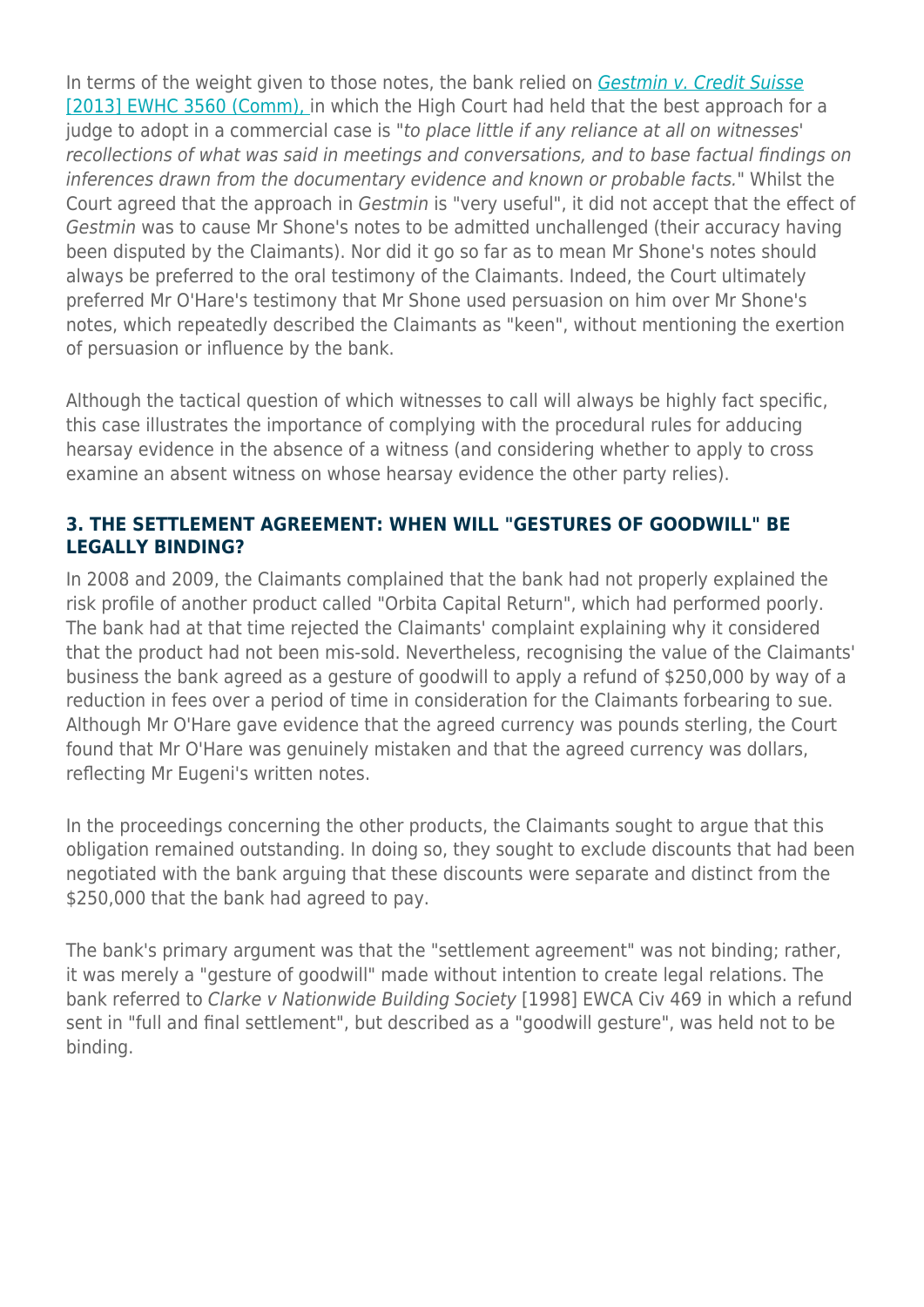The Court expressly declined to hold that *Clarke* provided authority for a general proposition that offers made as a gesture of goodwill are not capable, on acceptance, of binding the offeror. The Court noted that this was a question that depended on the circumstances of the case. Unlike Clarke, the bank's offer was made in the context of a pre-existing contractual relationship. This placed a heavy onus on the bank to show that the parties did not intend to be legally bound, which it failed to discharge. Nevertheless, the Court held that the bank had complied with its side of the bargain by applying \$250,000 worth of discounts, despite Mr O'Hare's genuine belief that some of those discounts ought to have been excluded from the sum.

The Court's approach to this issue highlights the risks in entering into settlements which are not formally documented, given the potential for later disagreement over their terms and the extent to which they have been satisfied. The difficulties here were exacerbated by the absence of evidence from key witnesses (both Mr Shone, who was not called, and Mr Eugeni, who had not given evidence about this point).

### **4. THE DAMAGES ISSUE: CONCURRENT CLAIMS IN TORT AND CONTRACT**

Interestingly, the Court said that had the Claimants been successful, it would have confined damages to the more restrictive contractual test of remoteness (rather than the more generous tortious measure). The Court said that it would have taken this approach even in respect of the Novus Investments, where the Claimants' contractual claim was time barred but its tortious claim was not. To do otherwise would be to allow the Claimants to benefit from their failure to bring the contractual claim less than six years before the cause of action arose and fly in the face of the fact that there was a contractual relationship between the parties.

This follows the approach in [Wellesley Partners LLP v Withers LLP](http://www.bailii.org/ew/cases/EWCA/Civ/2015/1146.html) [\[2015\] EWCA Civ 1146,](http://www.bailii.org/ew/cases/EWCA/Civ/2015/1146.html) where the Court of Appeal said that in cases of concurrent liability in tort and contract, the parties are not strangers and should be confined to the contractual measure of damages (since the contract reflects the consensus between the parties which ought to be reflected when dealing with issues of remoteness).

In this case, the Court doubted whether the distinction would make any real difference. However, in other circumstances, it might be relevant whether the financial advisor is liable for all foreseeable consequences of the breach (for instance, unexpected or catastrophic falls in the market) as opposed to merely loss that is within the reasonable contemplation of the parties at the time the contract is made.

#### **CONCLUSION**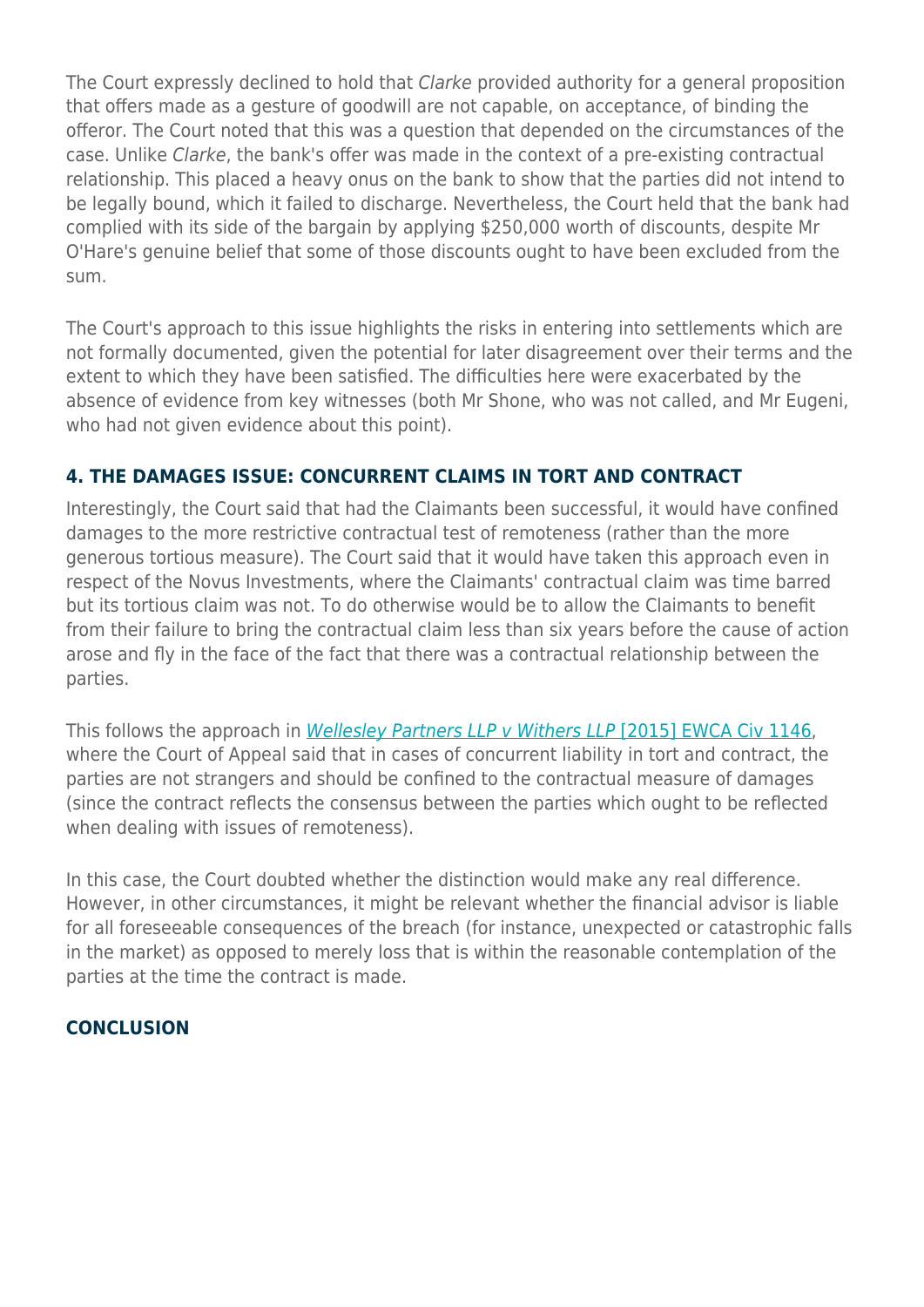O'Hare v Coutts provides helpful guidance about the extent of financial advisors' duties to their clients. In particular, the decision erodes the Bolam test in the context of the duty to explain investment risks (as had already happened in cases of medical negligence): in cases where objectively suitable advice has been given, the extent of communications required is simply to take reasonable steps to ensure the client is aware of material risks. On the other hand, the decision affirms that the Bolam test still applies to the assessment of whether the advice given is objectively suitable (which requires reference to whether reasonable practitioners with the expertise of the defendant could properly have given the advice the defendant did).

This decision adds to the theme of recent cases, that make clear that informed investors must be prepared to accept responsibility for their own investment decisions, even where the advisor has used sales techniques to push a particular product or to encourage the investor to take more risk than s/he otherwise would.

The decision also serves to reinforce the basic proposition that evidence at trial should generally be given orally by the witness who proves the fact. Where this is not possible, contemporaneous hearsay notes (albeit admissible) may not be preferred to contradictory oral evidence. Parties who intend to adduce hearsay evidence should take steps to protect themselves by complying with the relevant procedures in the CPR. Equally, parties should consider giving written notice of objection to the admissibility of hearsay evidence which the other side seeks to include in agreed bundles, and consider applying to cross examine the relevant witness, where possible.

Finally, the decision clarifies the approach to damages in cases of concurrent liability in tort and contract. While it may not always be relevant, the Court's approach of limiting damages to the more restrictive contractual test of remoteness could cushion a bank in circumstances where investments perform poorly due to unexpected or catastrophic changes in the market.